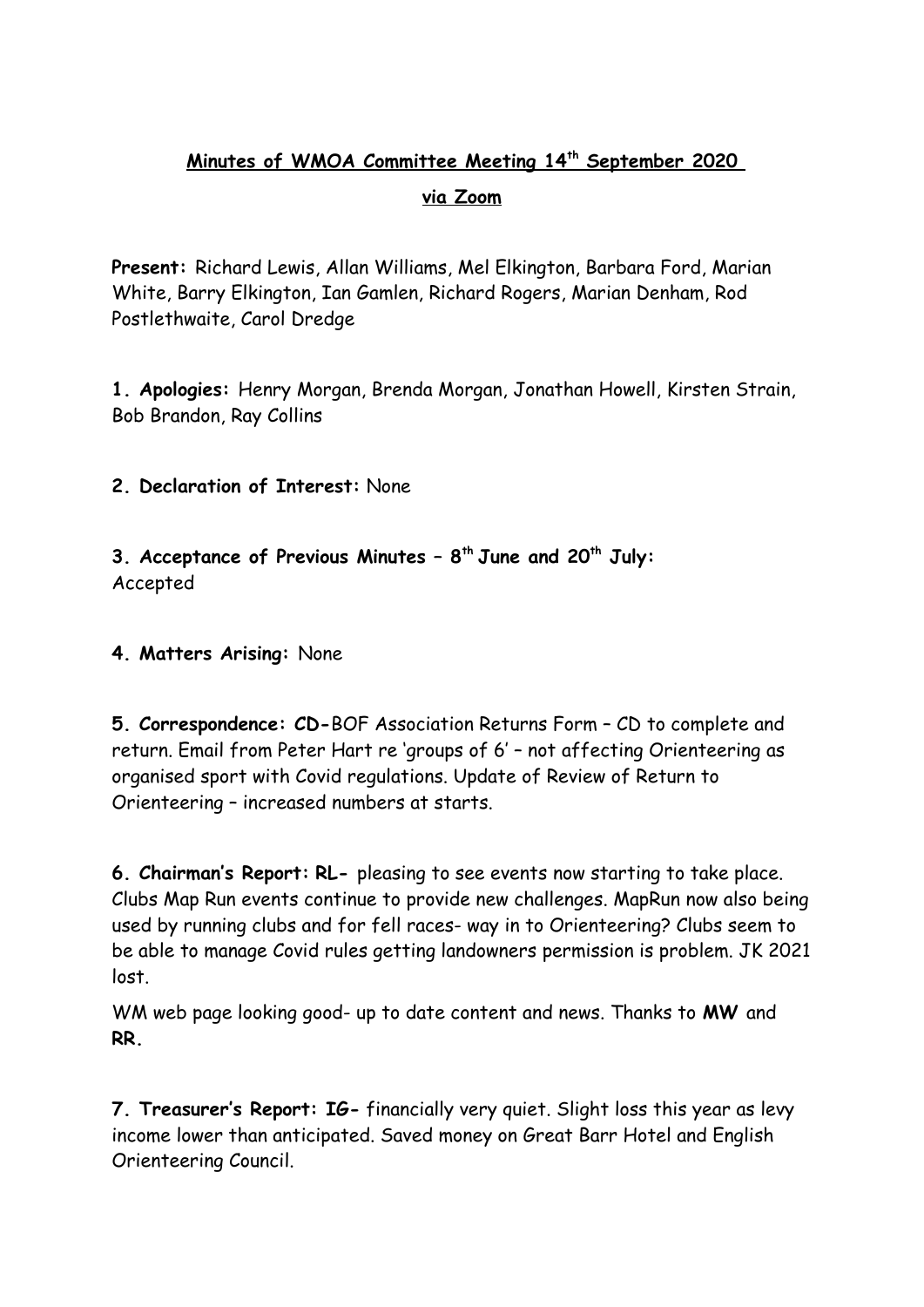Brian Laycock to inspect accounts prior to AGM.

**8. Fixtures Report: AW-**events are starting to happen again.

CSC Final has been lost. Embargo to be kept on at moment as may be final next year. Heats may not take place in Feb/March so may be same clubs in final.

Urban League – no events have taken place.

League events –

 $7$  - WCH- Haywood Warren - October  $11<sup>th</sup>$  - hopeful taking place with up to 300 entries.

8- HOC- 15<sup>th</sup> November- if can find somewhere to have enough people and large enough car park.

9- POTOC- Bathpool -22<sup>nd</sup> November - WM Champs- waiting permissions

10- WRE- Nesscliffe- 29<sup>th</sup> November - still hoping to go ahead

11- OD- Brandon Woods -  $6<sup>th</sup>$  December- waiting on numbers allowed

WCH- Shoal Hill -13<sup>th</sup> December - possibility for League event if others fall through?

BOF Events Scheduling Group coming up via Zoom. After this structure of next year's league/urban events to be discussed between WM club secretaries and **AW.**

**9. West Midlander- RP-**trying to put something together. Plea for articles. Suggested could be reports of Long Mynd event.

**10. WMOA website- RR** and **MW-**continued embargo of Sutton Park to be put on website.

**11. Development: BE-**nothing happening.

**12. Update from Events and Competitions Committee- BE-**nothing until major events start happening again.

## **13. Junior Squad –ME-**

West Midlands Junior Squad Training is beginning again with a session for three squad members at Elmdon Park, there were four but sadly one has had to quarantine due to a Covid case in his year group.

Two other training sessions are planned one at Hartshill and one at Itchington Holt. All three will be Covid secure following British Orienteering coaching guidelines. In view of the lack of opportunities for children to orienteer this year we would like to offer the opportunity to any 12 year old and above that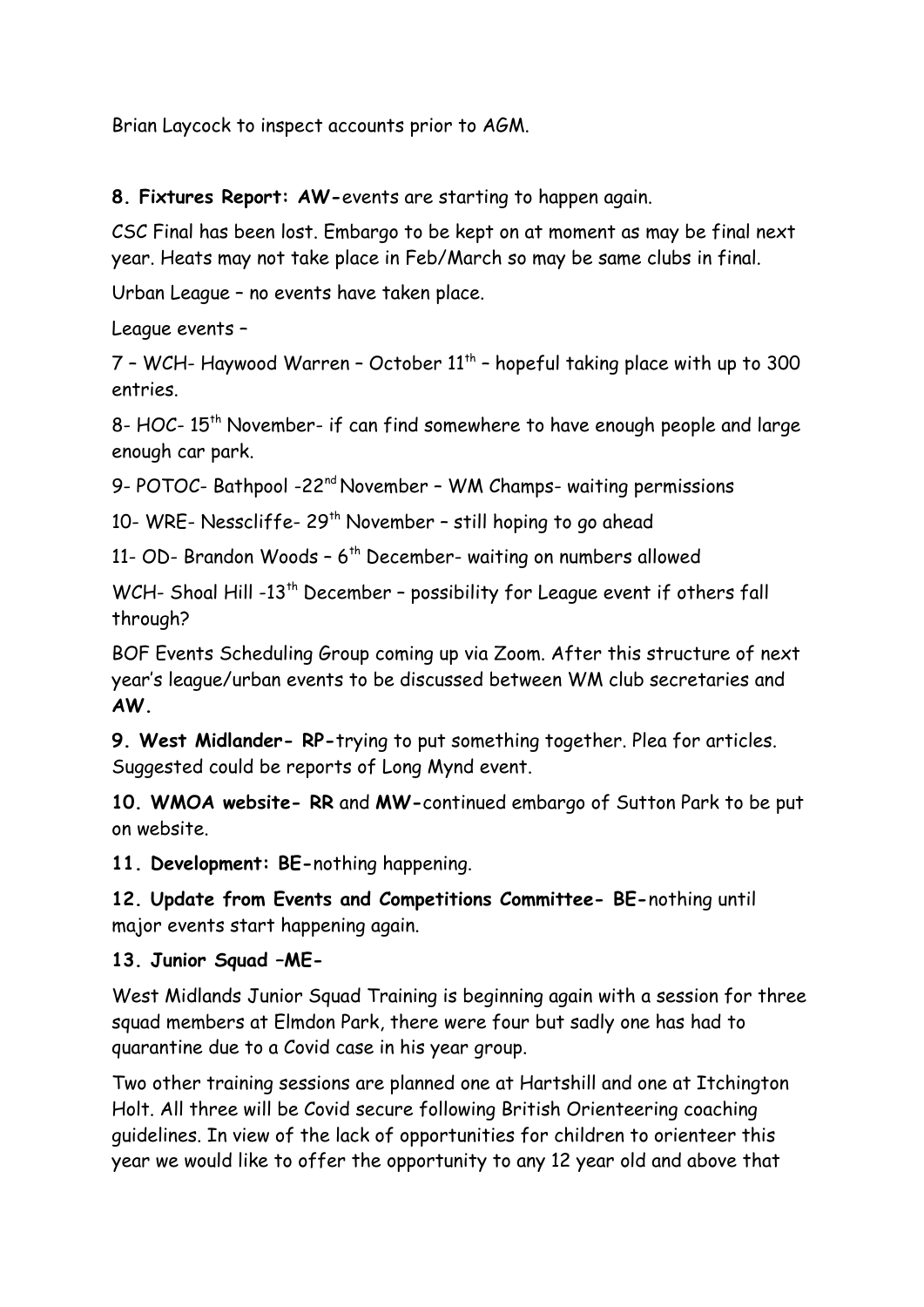has done an Orange to start training with the squad. In order to keep numbers at the right level we may need assistance from parents. So please could you let us have contact details for any 12 year old that you think may be interested.

There is no flexibility to just turn up at any training at present so they would need to have booked a place by our closing date so that we can ensure we have the correct ratios of adults to children and to get maps printed & bagged for each participant in time.

In addition we will be running Zoom technical and circuit sessions for the squad.

Discussion followed with names of children who may be suitable given to **ME.**

14. AGM- Monday 12<sup>th</sup> October - 7-30pm by Zoom.

Zoom account allows up to 100 people. **CD-**email clubs to email members. Any nominations for officers and members attending to email **CD** prior to meeting. AOB to be submitted 7 days before AGM.

**15. Club round up.** 

**COBOC-IG-**Bham City Council not allowing use of Parks. Putting on Map Run courses only. Lickey Hills – new POC.

**POTOC-MD-**MapRuns once a week- all well used – no permissions needed. 30/40 per event. Gained a few new members.

Local event- Hanley Forest Park cancelled- no guarantee of permission.

WM Champs- organising and planning done- awaiting permissions.

**OD-BE-**Itchington Holt -26th September- private forest –OD members only.

Big push on MapRuns and POC'S.

Looking for permissions for October/November events.

HOC-BF-Looking at where can put on bigger event. 20<sup>th</sup> September -Castlemorton Common**-** initially HOC/COBOC – opened up to others to fill start times.

MapRuns continuing .

**WCH-RC-**from email- have permissions for Haywood Warren.

**WRE-**no update.

**16. AOB- IG-**Great Barr Hotel had been in contact re future meetings. **CD**had emailed April/May saying would be in touch if and when can hold meetings there again. Resend email.

**AW-**do we need these meetings there? Cost of travel etc. Is Zoom way forward? **IG**- Zoom more difficult if contentious issues discussed.